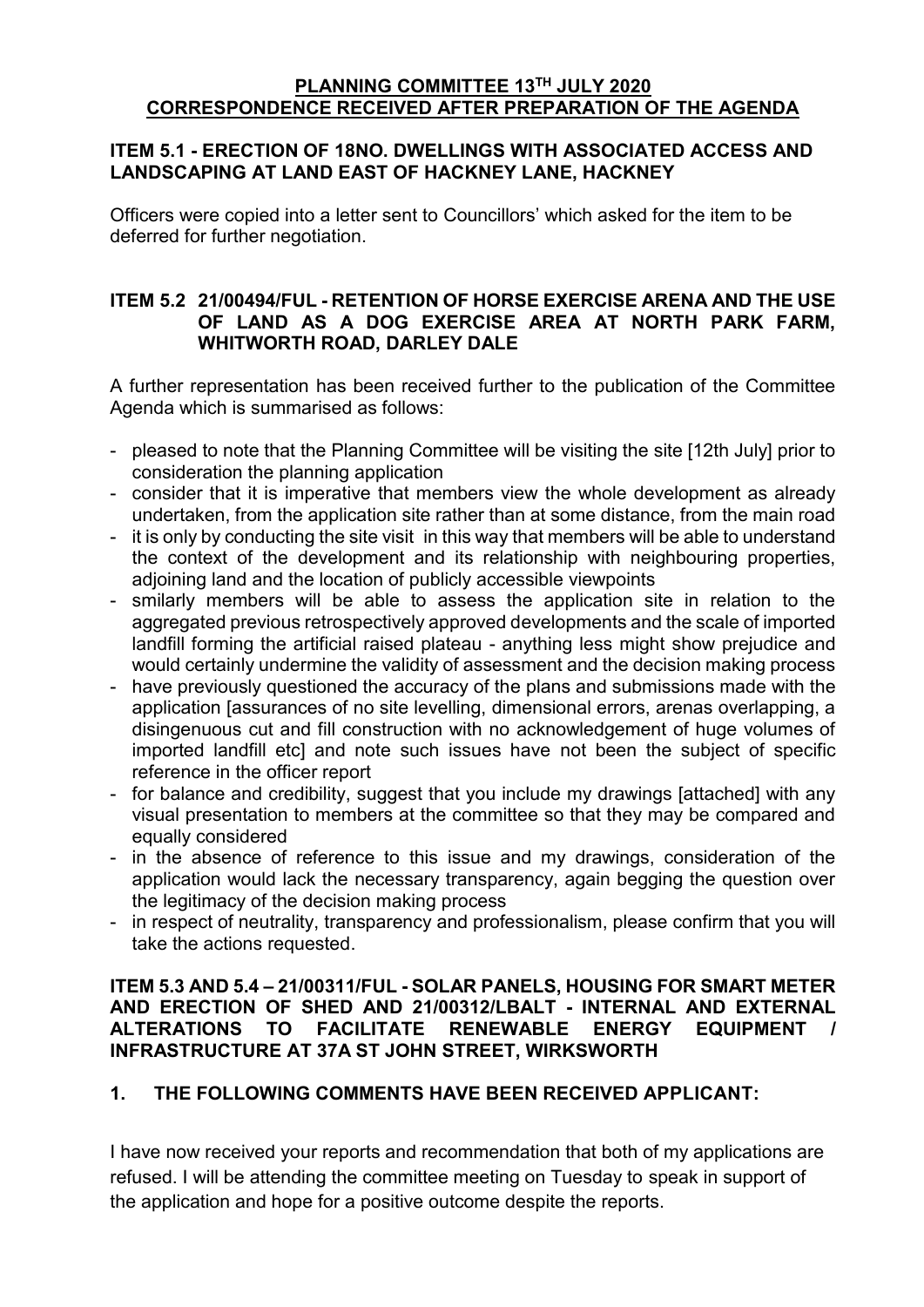I have a couple of points to make regarding your reports, which I would like to have a response to in writing please, as they constitute concerns about the way my application has been handled:

- 1. The reports state that "T*he Local Planning Authority considered the merits of the submitted application and discussed the concerns, however, the applicant wanted to proceed as submitted therefore there was no prospect of resolving the fundamental planning problems with it through negotiation.*" However, this is not true as I have been open to negotiation throughout, but you have not given me the chance to despite contacting you with this express aim on several occasions:
- 2. I made it clear from the start, in the DAHS, that I would be open to discussion/ negotiation. On page 10 I noted, in reference to the Civic Society's comments that they would prefer panels only on the lower roof if it was to be granted permission, that "*This is something we would be open to discussion around if the council feel the same.*"
- 3. I contacted you directly following notification that the decision would be significantly delayed to ask if there would be any scope to negotiate and amend the plans if it turned out the council were considering refusing it. My exact wording of the email (dated 4th May 2021) was "*if there was a chance of the proposals not being approved... we would appreciate the chance to discuss any adaptions / amendments that might be considered in order to approve plans".*
- 4. When I subsequently called you on 18th May, having not had a reply to my email, you told me the only option would be to remove the solar panels from the application altogether and gave me no chance to propose any other changes (e.g. reducing the amount of panels, only having panels on the lower roof - as suggested by the Wirksworth Civic Society). You also suggested I read the Conservation Officer's report that had been published online, giving the impression it was negative, but upon subsequently reading it I found it to be an in depth but very balanced and neutral report that did not explicitly say no to the panels but, as I highlighted in a subsequent email to you, concluded that the harm would not be substantial and should be weighed against public benefits. I asked you in that email if there was something I had misunderstood, as I did not get the impression that it was against the panels, and called several times to try and discuss this with you in order to find out more. I did not hear back from you, despite several attempts, and therefore emailed on 28th May to confirm that I would proceed with the application as it was, in order to prevent any further delays to the process, which has taken over 2 months longer than it should.
- 5. I am therefore very unhappy that your report states I was not open to negotiation, as I have been in contact with you repeatedly but have not been given the opportunity to discuss and negotiate at all.
- 6. Will there be an opportunity to negotiate in the committee meeting? And/ or will there still be time between the committee meeting on Tuesday 13th July and the proposed decision notice date of 16th July to make amendments through negotiations, should the committee decide to refuse the application? As I am